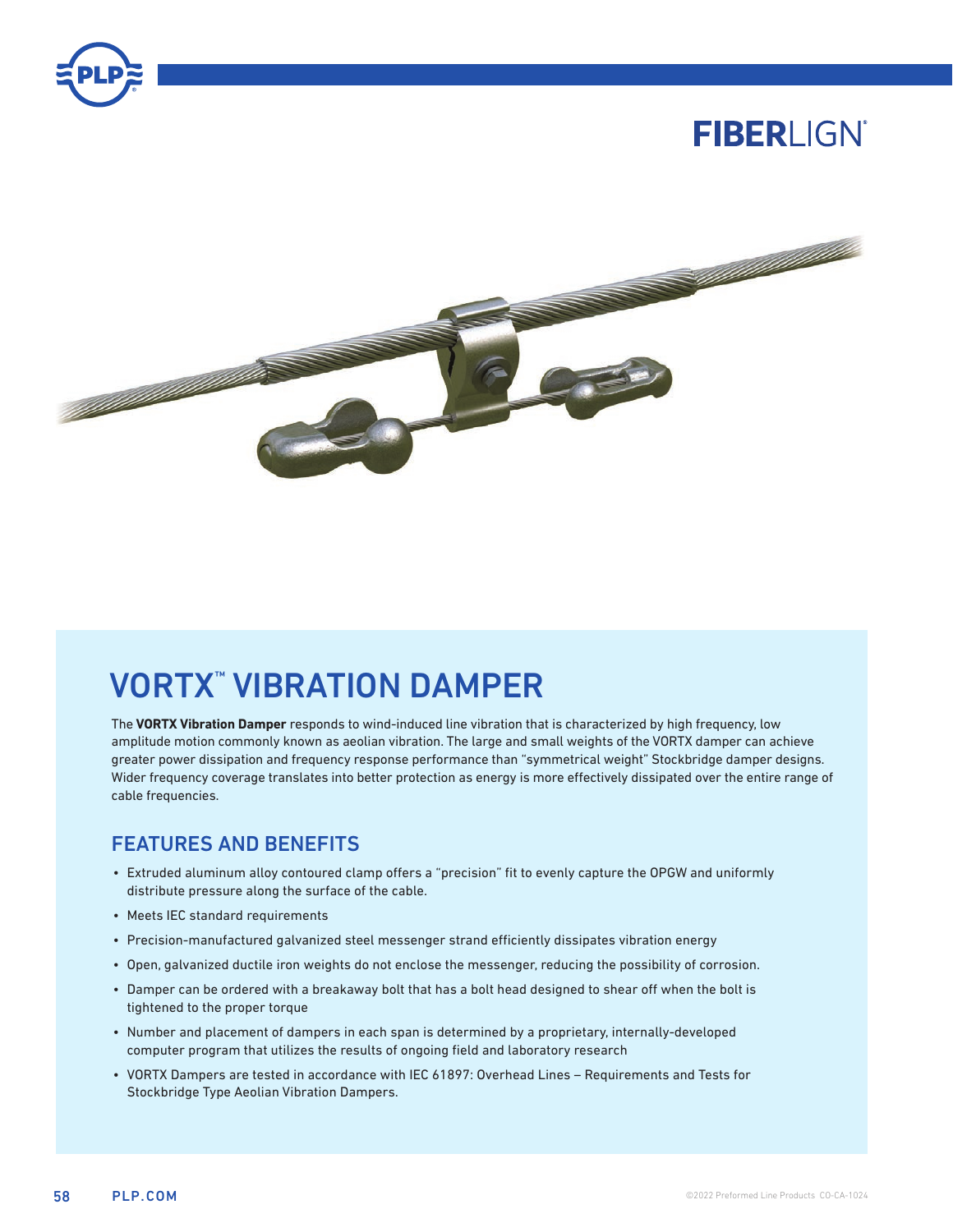

### DAMPER SELECTION

| <b>OPGW Diameter</b> | Damper Type                    |
|----------------------|--------------------------------|
| ≤0.75" (19 mm)       | <b>Spiral Vibration Damper</b> |
| >0.75" (19 mm)       | <b>VORTX Vibration Damper</b>  |

### DAMPER QUANTITY & PLACEMENT

- The number of dampers required per span is dependent upon wind energy exposure and the OPGW's characteristics, such as self-damping which is determined by the OPGW construction and the amount of applied tension.
- Single dampers are capable of a predetermined amount of energy dissipation that can protect spans approximately 1,000 ft (300 m) long or more considering self dampening.
- Longer spans, such as river crossings, need additional protection and may require more than one damper within the span, including dampers that are placed midspan.
- Refer to the images below for the general placement sequence and measurement references for VORTX vibration dampers. **NOTE:** For dead-end hardware locations, dampers must be placed at locations "A" and "C" ("B" and "D").
- Dampers cannot be installed directly onto OPGW and must be secured to the protective rods of the attachment hardware at locations "A" and "B" or PLP Protector Rods (ordered separately) that are installed on the OPGW at locations "C" and "D."

#### General Placement Sequence



### VORTX DAMPER PLACEMENT (VDP) SOFTWARE

- Based upon data gathered from laboratory testing, field studies, CAD research, and PLP's 70+ year knowledge base on vibration to determine the recommended damper model, quantity, and optimal placement location within the span to counter potential damage to the line system.
- Considers many input variables specific to the individual OPGW line, such as its construction, design, and local operating conditions
- Available for registration at no charge to PLP customers. Contact your local representative or PLP Technical Support for more information.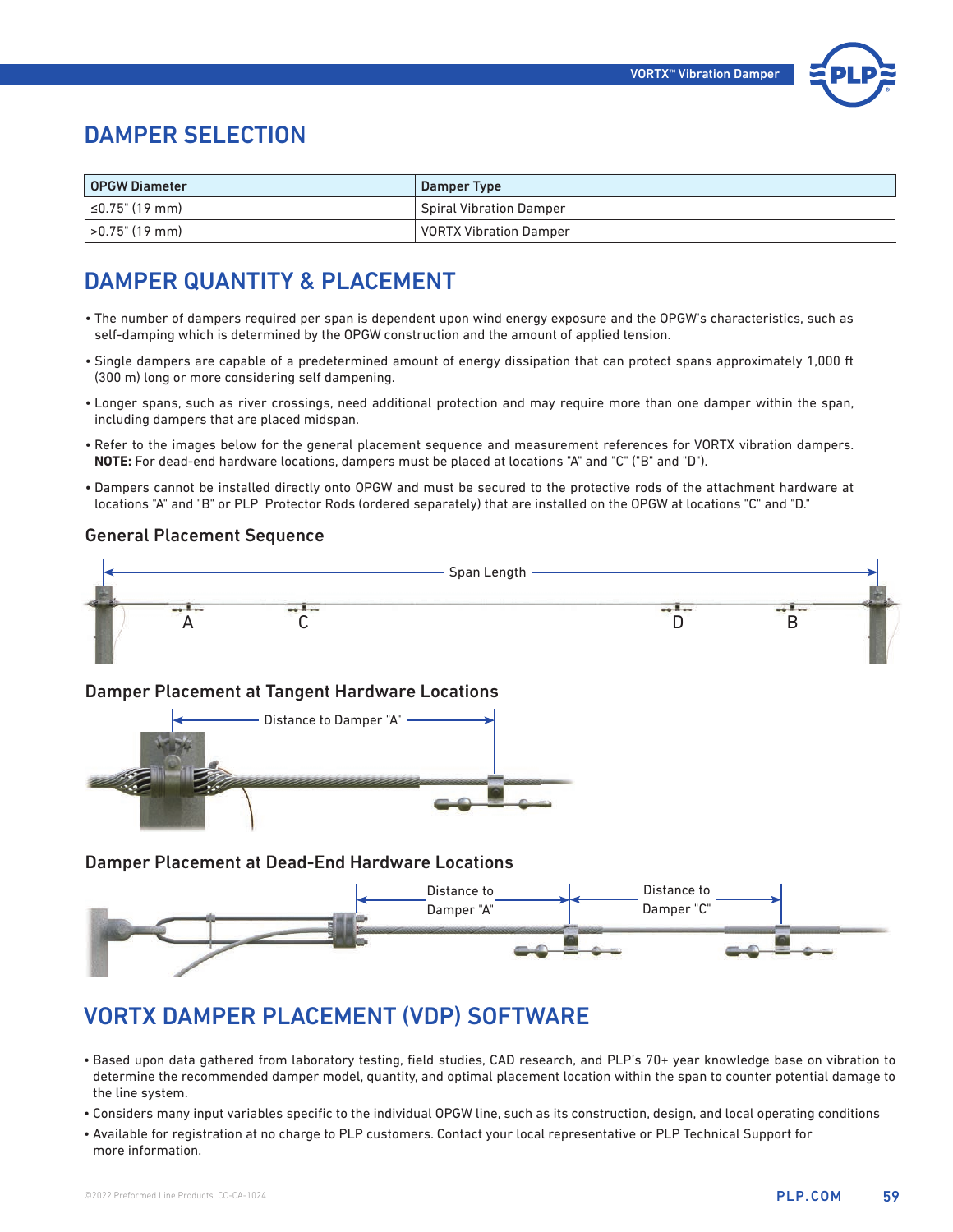

## **COMPONENTS**



**DIMENSIONS** 



### VORTX Vibration Damper Dimensions

| <b>Clamp Range</b><br>Catalog |                 | Overall Length |      | Reference<br>Length (Long) |     | Reference<br>Length (Short) |     | <b>Clamp Width</b> |      | Assembled<br><b>Bolt Size</b><br>Weight |                 |           |     |
|-------------------------------|-----------------|----------------|------|----------------------------|-----|-----------------------------|-----|--------------------|------|-----------------------------------------|-----------------|-----------|-----|
| <b>Number</b>                 | in              | m <sub>m</sub> | in   | mm                         | in  | mm                          | in  | mm                 | in   | mm                                      | mm              | <b>lb</b> | kg  |
| VSD-2016                      | $0.483 - 0.611$ | $12.3 - 15.4$  | 14.6 | 370                        | 6.9 | 175                         | 6.0 | 153                | 1.63 | 41.4                                    | $M12 \times 50$ | 3.6       | 1.6 |
| VSD-2020                      | $0.612 - 0.785$ | $15.5 - 19.9$  | 14.9 | 379                        | 6.9 | 175                         | 6.0 | 153                | 2.00 | 50.8                                    | M12 x 50        | 3.9       | 1.8 |
| VSD-2025                      | $0.786 - 0.982$ | $20.0 - 24.9$  | 14.9 | 379                        | 6.9 | 175                         | 6.0 | 153                | 2.00 | 50.8                                    | M12 x 50        | 4.0       | 1.8 |
| <b>VSD-2032</b>               | $0.983 - 1.260$ | $25.0 - 31.9$  | 15.1 | 384                        | 6.9 | 175                         | 6.0 | 153                | 2.20 | 55.9                                    | M12 x 70        | 4.4       | 2.0 |
| VSD-2040                      | $1.261 - 1.578$ | $32.0 - 40.0$  | 15.3 | 389                        | 6.9 | 175                         | 6.0 | 153                | 2.38 | 60.5                                    | M12 x 70        | 4.6       | 2.1 |
| VSD-2050                      | $1.579 - 1.970$ | $40.1 - 50.0$  | 15.4 | 392                        | 6.9 | 175                         | 6.0 | 153                | 2.50 | 63.5                                    | M12 x 70        | 4.9       | 2.2 |
| VSD-2520                      | $0.612 - 0.785$ | $15.5 - 19.9$  | 12.7 | 322                        | 6.4 | 161                         | 4.3 | 110                | 2.00 | 50.8                                    | M12 x 50        | 4.9       | 2.2 |
| VSD-2525                      | $0.786 - 0.982$ | $20.0 - 24.9$  | 12.7 | 322                        | 6.4 | 161                         | 4.3 | 110                | 2.00 | 50.8                                    | $M12 \times 50$ | 5.0       | 2.3 |
| VSD-2532                      | $0.983 - 1.260$ | $25.0 - 31.9$  | 12.9 | 327                        | 6.4 | 161                         | 4.3 | 110                | 2.20 | 55.9                                    | $M12 \times 70$ | 5.4       | 2.5 |
| VSD-2540                      | $1.261 - 1.579$ | $32.0 - 40.1$  | 13.1 | 332                        | 6.4 | 161                         | 4.3 | 110                | 2.38 | 60.5                                    | M12 x 70        | 5.7       | 2.6 |
| VSD-3525                      | $0.786 - 0.982$ | $20.0 - 24.9$  | 14.7 | 374                        | 7.0 | 179                         | 5.7 | 145                | 2.00 | 50.8                                    | $M12 \times 50$ | 7.3       | 3.3 |
| VSD-3532                      | $0.983 - 1.260$ | $25.0 - 31.9$  | 14.9 | 379                        | 7.0 | 179                         | 5.7 | 145                | 2.20 | 55.9                                    | $M12 \times 70$ | 7.7       | 3.5 |
| VSD-3540                      | $1.261 - 1.578$ | $32.0 - 40.0$  | 15.1 | 384                        | 7.0 | 179                         | 5.7 | 145                | 2.38 | 60.5                                    | M12 x 70        | 7.9       | 3.6 |
| VSD-3550                      | $1.579 - 1.970$ | $40.1 - 50.0$  | 15.2 | 387                        | 7.0 | 179                         | 5.7 | 145                | 2.50 | 63.5                                    | M12 x 70        | 8.2       | 3.7 |